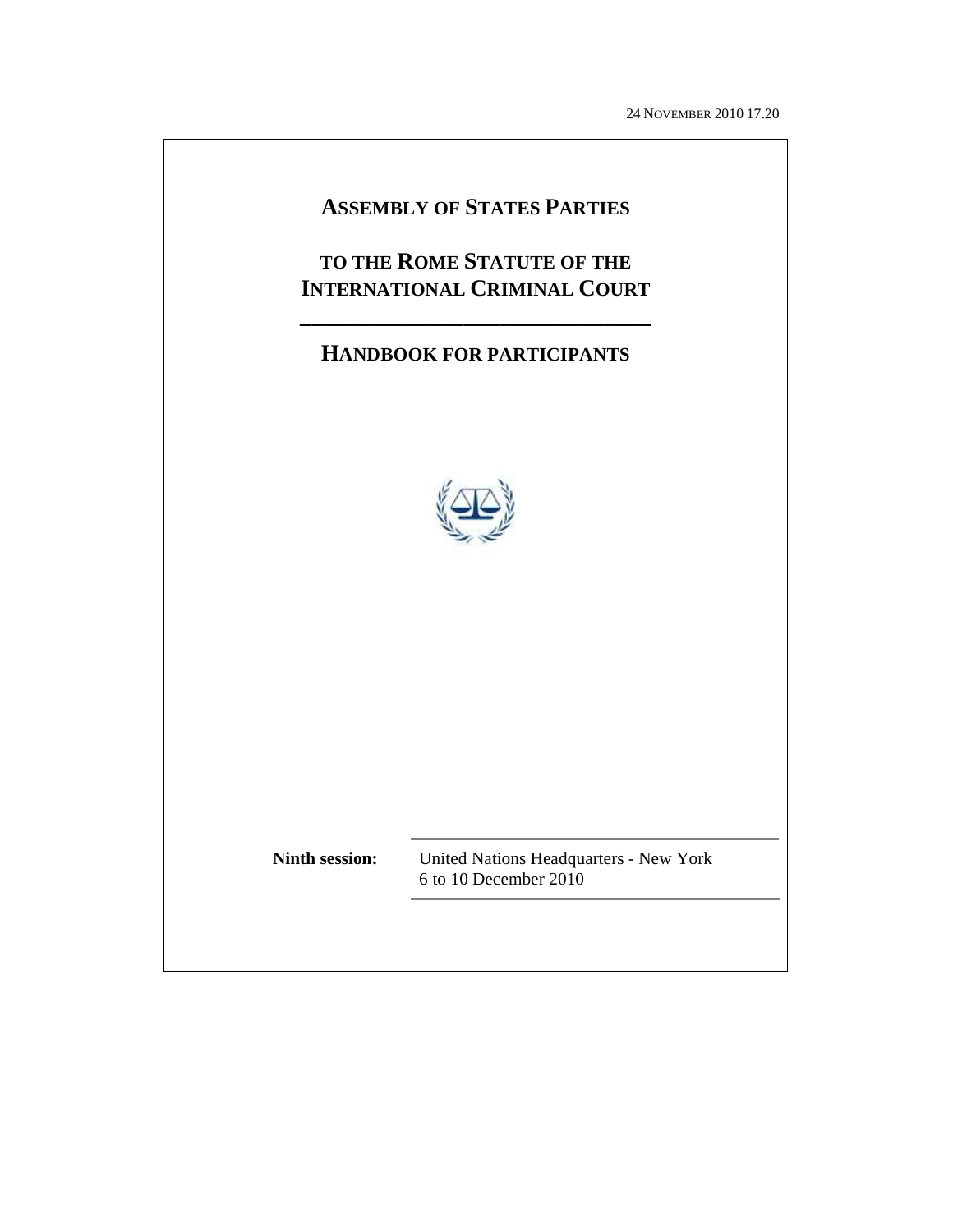## **CONTENTS**

#### PAGE

- **1 Introduction**
- **1 Venue and dates**
- **1 Opening of the session**
- **1 On-line address for ninth session documentation**
- **2 Checklist for States**
- **2 Registration**
- **3 Credentials**
- **3 Notifications**
- **4 Participants**
- **4 Visa information**
- **5 List of participants**
- **5 Journal**
- **5 Languages**
- **5 Seating arrangements**
- **5 Meetings**
- **6 Decision-making**
- **6 Elections**
- **6 General Debate**
- **6 Statements**
- **8 Distribution of official documents**
- **8 Booking of meeting rooms**
- **8 Security and safety**
- **8 Emergency and medical services**
- **9 Social events**
- **9 Hotels**
- **9 Telephone facilities**
- **9 Parking**
- **9 Taxis**
- **9 Public transportation**
- **9 Banking and currency exchange**
- **9 Shops**
- **10 Contact information**
- **11 Annex: List of States Parties as of 1 December 2010**

Prepared by the Secretariat of the Assembly of States Parties ("ASP Secretariat"), November 2010.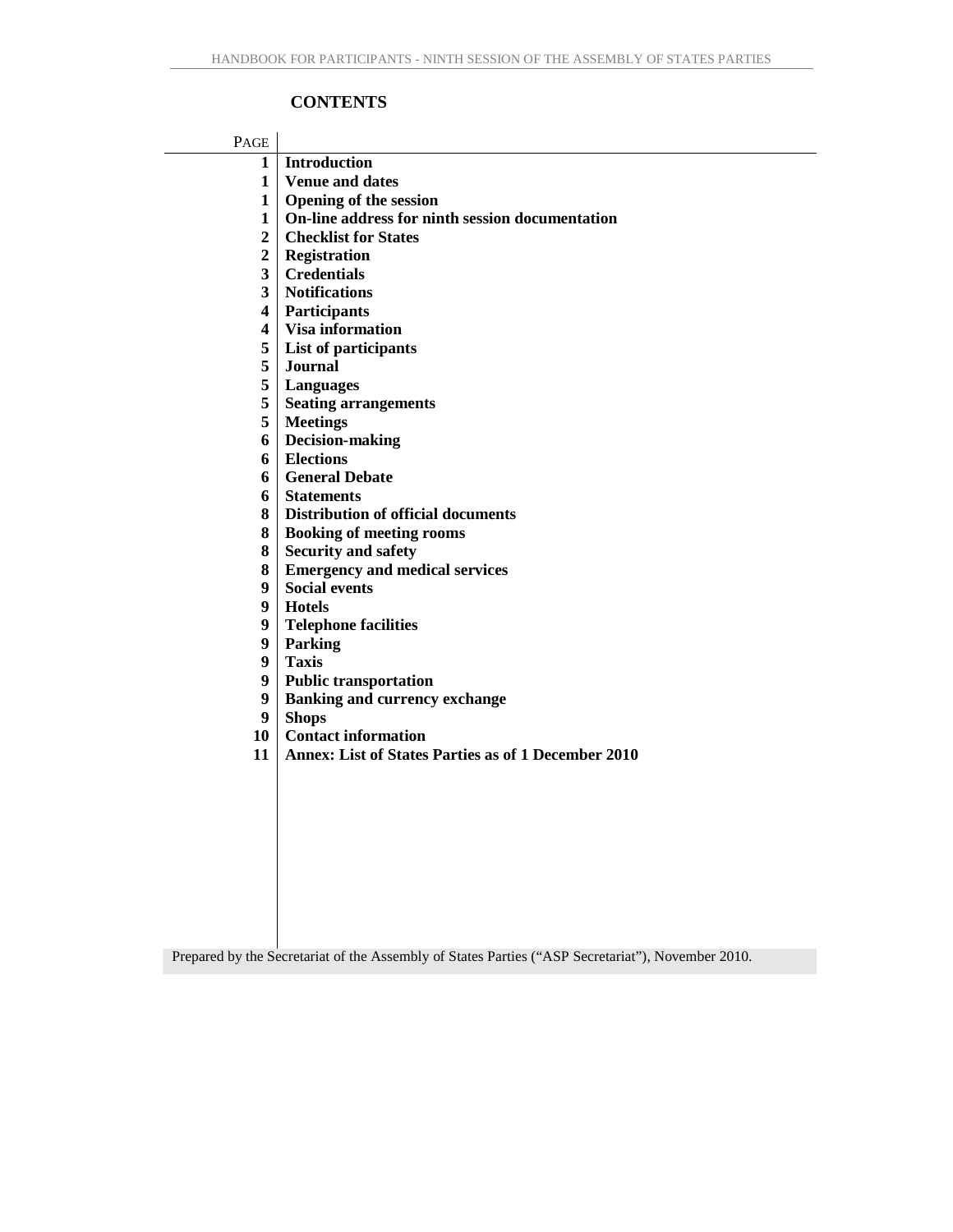## **INTRODUCTION**

At its 8<sup>th</sup> plenary meeting on 26 November 2009, the Assembly of States Parties to the Rome Statute of the International Criminal Court ("the Assembly") decided to hold its ninth session at the United Nations ("the UN") Headquarters in New York from 6 to 10 December 2010.

Invitations to the ninth session of the Assembly were sent to States and other entities on 20 May 2010 (Note verbale ICC-ASP/9/S/12).

The Assembly has a Bureau consisting of the President, two Vice-Presidents and 18 members elected by the Assembly from among the representatives of the States Parties for three-year terms. At the beginning of the sixth session, the Assembly elected H. E. Mr. Christian Wenaweser (Liechtenstein) to serve as President for the period 2008-2011.

## **VENUE AND DATES**

The ninth session of the Assembly will be held from 6 to 10 December 2010 at the UN Headquarters, New York, United States.

## **OPENING OF THE SESSION**

The official opening of the ninth session will take place in Conference Room 1 (TNLB) in the new conference building at the UN Headquarters in New York on 6 December at 10:00 hours. Participants are requested to be seated in Conference Room 1 by 9:45 hours.

Ninth session documentation, including the *Rules of Procedure of the Assembly of States Parties* can be found online at:

**http://www.icc-cpi.int/Menus/ASP/Sessions/Documentation/9th+Session/**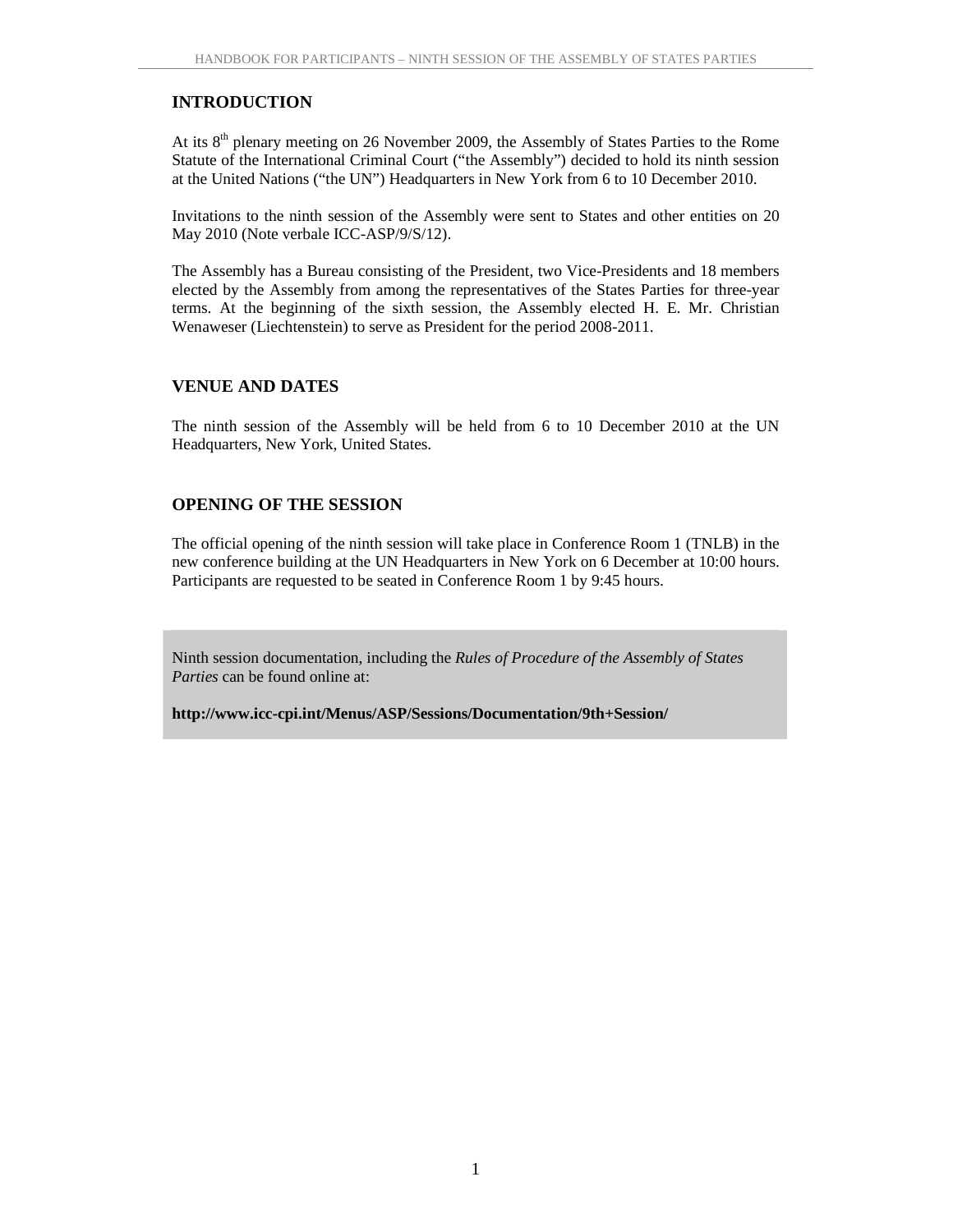## **CHECKLIST FOR STATES:**

- 1) States Parties: Submit credentials to the ASP Secretariat
- 2) Observer States: Submit a notification to the ASP Secretariat with the names of participants
- 3) Regarding attendance at the ninth session, Missions must submit to the UN SG.6 forms for delegates not holding a valid UN grounds pass

Credentials should be sent to the ASP Secretariat, Room C-0458, Maanweg 174, 2516 AB, The Hague, The Netherlands. Copies may also be sent via fax to +31-70-381 5476 or via email to asp@icc-cpi.int.

As of 2 December 2010, original credentials for the ninth session should no longer be sent to the ASP Secretariat in The Hague, but delivered directly to the ASP Secretariat at the beginning of the session in New York and if possible, not later than 24 hours after the commencement of the session.

*For more details and sample credentials letter/notification letter, see page 3 below.* 

#### **REGISTRATION**

All States participants will need a valid UN grounds pass for access to all meetings of the Assembly at the UN Headquarters. Delegations not holding a valid UN grounds pass will have to liaise through their Missions in New York. A letter signed by the Head of Chancery or Administrative Officer, containing the names of participants and the completed SG.6 forms, must be sent to the Chief of Protocol of the UN. Once the forms have been authorized by Protocol, Missions are requested to deliver them to the delegates for processing at the Pass and ID Office.

Observers from international/intergovernmental organizations will have to obtain a UN grounds pass according to established UN procedures.

All NGOs wishing to attend the ninth session must submit a written request naming each of its representatives on official letterhead to the ASP Secretariat or the CICC by 17 November 2010. NGO representatives who currently hold a UN grounds pass can use this pass to attend the meetings. Other NGO representatives will have to present the letter issued by the ASP Secretariat confirming their attendance to the registration desk for NGOs in the lobby at the UN visitors' entrance.

All NGO representatives must enter via the visitors' entrance located on First Avenue between  $45<sup>th</sup>$  and  $46<sup>th</sup>$  Street and proceed to the ICC registration desk located in the Visitor's Lobby.

All NGO representatives must present the authorized paperwork, i.e. their confirmation letter and a government-issued photo ID (passport or driver's license), upon which an NGO ID card will be issued and valid for the length of the Assembly.

The ICC registration desk is open on Monday 6 December from 9:00 to 13:00 hours and on Tuesday 7 December from 9:00 – 11:00 hours.

NGO representatives wishing to register outside those hours can do so by liaising with the ASP Secretariat via the following phone number: +31-646-448-793.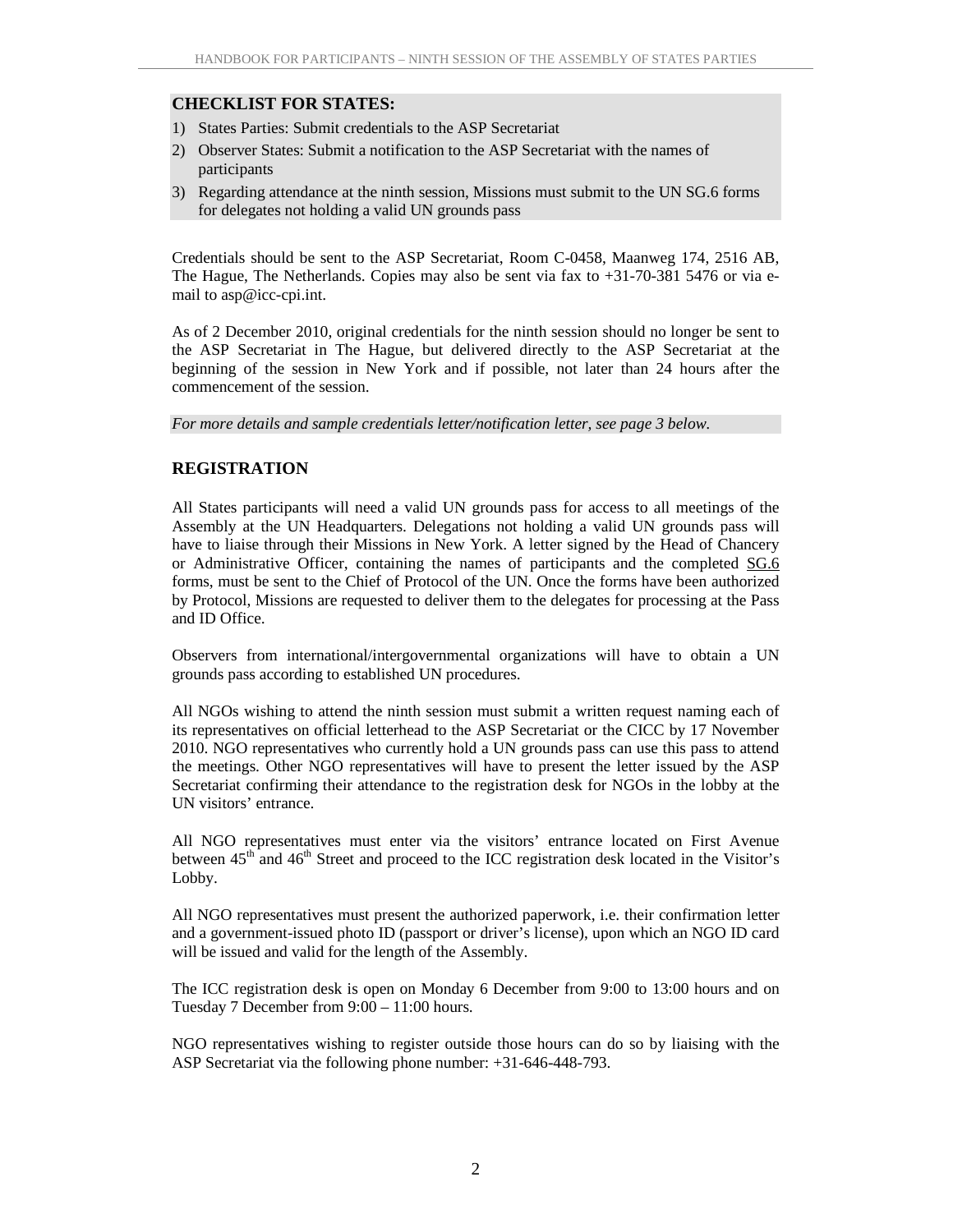**Credentials of States Parties** 

Pursuant to Rule 24 of the *Rules of Procedure of the Assembly of States Parties*, the credentials of representatives of States Parties and the names of alternates and advisers shall be submitted to the Secretariat if possible not later than 24h after the opening of the session. The credentials shall be issued by the Head of State or Government or by the Minister of Foreign Affairs or by a person authorized by either of them.

Rule 26: Pending a decision of the Assembly upon their credentials, representatives of States Parties shall be entitled to participate provisionally in the Assembly.

**SAMPLE OF CREDENTIALS LETTER FOR STATES PARTIES** 

#### [**OFFICIAL LETTERHEAD**]

*Address to Secretariat of the Assembly* 

Whereas [*name of State Party*] desires to be represented at the ninth session of the Assembly of States Parties to the Rome Statute of the International Criminal Court to be held in New York, from 6 to 10 December 2010.

Now therefore we *[Head of State or Government or Minister of Foreign Affairs or person authorized by either]* have appointed the following participants to represent [*name of State Party*] to the ninth session of the Assembly of States Parties to the Rome Statute of the International Criminal Court:

Ninth session in New York:

| Representative (one): [name and title] |                          |
|----------------------------------------|--------------------------|
| $Alternate(s)$ :                       | $[name(s)$ and title(s)] |
| $Adviser(s)$ :                         | $[name(s)$ and title(s)] |

The representative has full powers to act and take decisions on behalf of the Government of *[...]* 

**[**CERTIFIED WITH SIGNATURE AND SEAL**]**

# CREDENTIALS NOTIFICATIONS

**Notifications from Observer States** 

Pursuant to Rule 28 of the *Rules of Procedure of the Assembly of States Parties*, regarding notification of participation of representatives of Observer States, the names of designated representatives of Observer States and of alternates and advisers who accompany them shall be submitted to the Secretariat.

**States not having observer status** 

Pursuant to Rule 94 of the *Rules of Procedure of the Assembly of States Parties*, at the beginning of each session of the Assembly, the President may, subject to the approval of the Assembly, invite a given State which is not a party and does not have observer status to designate a representative to be present during the work of the Assembly.

**SAMPLE OF NOTIFICATION FROM OBSERVER STATES** 

#### [**OFFICIAL LETTERHEAD**]

The Embassy/Mission of *[name of State]* presents its compliments to the Secretariat of the Assembly of States Parties and has the honour to submit the composition of the *[name of State]* delegation to the ninth session of the Assembly of States Parties to the Rome Statute of the International Criminal Court to be held in New York, from 6 to 10 December 2010,

Ninth session in New York: Representative (one): [name and title] Alternate(s): [name(s) and title(s)]  $Adviser(s):$  [name(s) and title(s)]

The Embassy/Mission of [*name of State*] avails itself of this opportunity to renew to the Secretariat of the Assembly of States Parties the assurances of its highest consideration.

**[**CERTIFIED WITH SIGNATURE AND SEAL**]**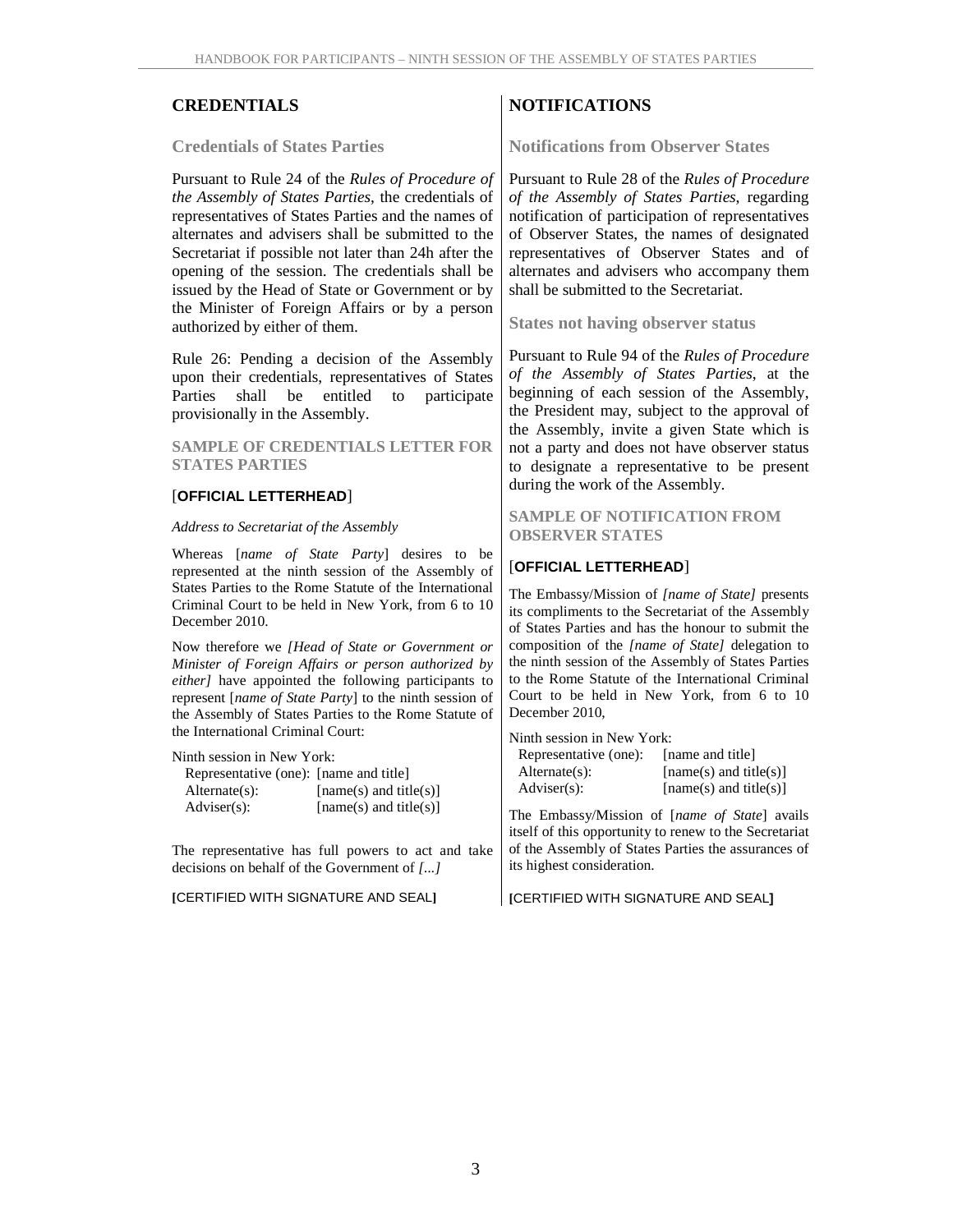## **PARTICIPANTS**

#### **STATES**

All States Parties to the Rome Statute are entitled to participate in the meetings and will have the right to request the inclusion of supplementary items on the agenda, deliver statements, and to vote. Other States which have signed the Statute or the Final Act are also invited to participate in the meeting as observers, without a right to vote. A State which is not a party and does not have observer status may be invited by the President subject to the approval of the Assembly.

Each State Party shall be represented by one representative, who may be accompanied by alternates and advisers. Each Observer State may be represented in the Assembly by one designated representative, who may be accompanied by alternates and advisers. The representative may designate an alternate or an adviser to act in his/her capacity.

#### **INTERGOVERNMENTAL ORGANIZATIONS AND OTHER ENTITIES**

Entities, (regional) intergovernmental organizations and other entities with a UNGA standing invitation, as well as other international bodies who were invited to the Rome Conference, accredited to the Preparatory Commission or are invited by the Assembly, may participate as observers, without the right to vote (see *Rules of Procedure*, rule 92, for complete text).

#### **NON-GOVERNMENTAL ORGANIZATIONS (NGOS)**

NGOs invited to the Rome Conference in 1998, registered to the Preparatory Commission for the International Criminal Court, or having consultative status with ECOSOC whose activities are relevant to the activities of the Court, and other NGOs invited by the Assembly may attend under the conditions laid down in the Assembly's Rules of Procedure (see *Rules of Procedure*, rule 93, for complete text).

#### **INTERNATIONAL CRIMINAL COURT**

The President of the Court, the Prosecutor and the Registrar, or their representatives, may participate, as appropriate, in meetings of the Assembly and the Bureau in accordance with the provisions of the *Rules of Procedure* and may make oral or written statements and provide information on any question under consideration.

#### **UNITED NATIONS**

The UN has a standing invitation to participate, without the right to vote, in the work and deliberations of the Assembly. The Secretary-General of the UN, or his/her designated member of the UN Secretariat, may participate in the meetings of the Assembly and the Bureau. He/She may make oral or written statements concerning any question under consideration by the Assembly which pertains to UN activities and provide information as appropriate.

#### **VISA INFORMATION**

For visas to the United States, States should follow UN procedure.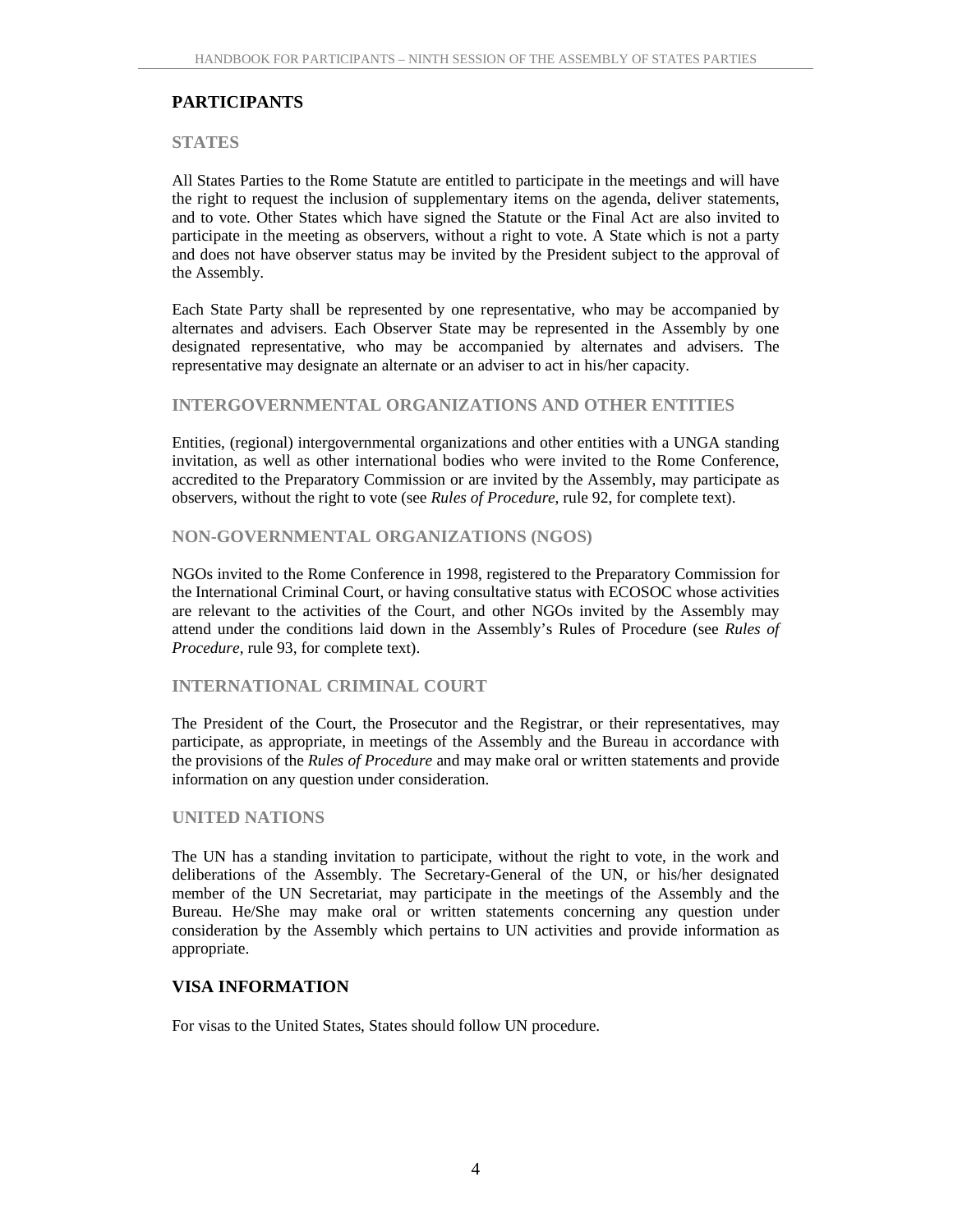#### **LIST OF PARTICIPANTS**

A draft list of participants will be produced during the course of the ninth session.

#### **JOURNAL**

A daily programme of meetings, events, and announcements can be found in the *UN Journal* which is available online at http://www.un.org/Docs/journal/En/lateste.pdf

#### **LANGUAGES**

Arabic, Chinese, English, French, Russian and Spanish are the official languages, as well as the working languages of the Assembly.

For the Plenary and the meetings of the Working Groups, simultaneous interpretation into Arabic, Chinese, English, French, Russian and Spanish will be provided.

#### **SEATING ARRANGEMENTS**

States Parties will be seated in English alphabetical order, starting with the State drawn by lot (The former Yugoslav Republic of Macedonia, for the ninth session).

Due to the current renovations of the UN Headquarters, the seating arrangements will be limited compared to prior sessions. Accordingly, each State Party will be provided with two designated seats, one of which will be at a table. Observer States and invited States will be seated in alphabetical order behind the States Parties. International/Intergovernmental organizations, representatives from the Court, and NGOs will be seated in designated areas.

#### **MEETINGS**

The meetings of the Assembly and of its subsidiary bodies with general membership shall be held in public, unless the Assembly decides that exceptional circumstances require that the meetings shall be held in private. As a general rule, meetings of the Bureau and of subsidiary bodies with limited membership shall be held in private, unless the body concerned decides otherwise.

The programme of the meetings will be included in the ASP *Journal*, which will be issued digitally on a regular basis and will specify conference rooms and times of meetings: **http://www.icc-cpi.int/iccdocs/asp\_docs/ASP9/ASP9-Journal.pdf** 

Unless otherwise indicated, morning meetings will be held from 10:00 to 13:00 hours and afternoon meetings from 15:00 to 18:00 hours.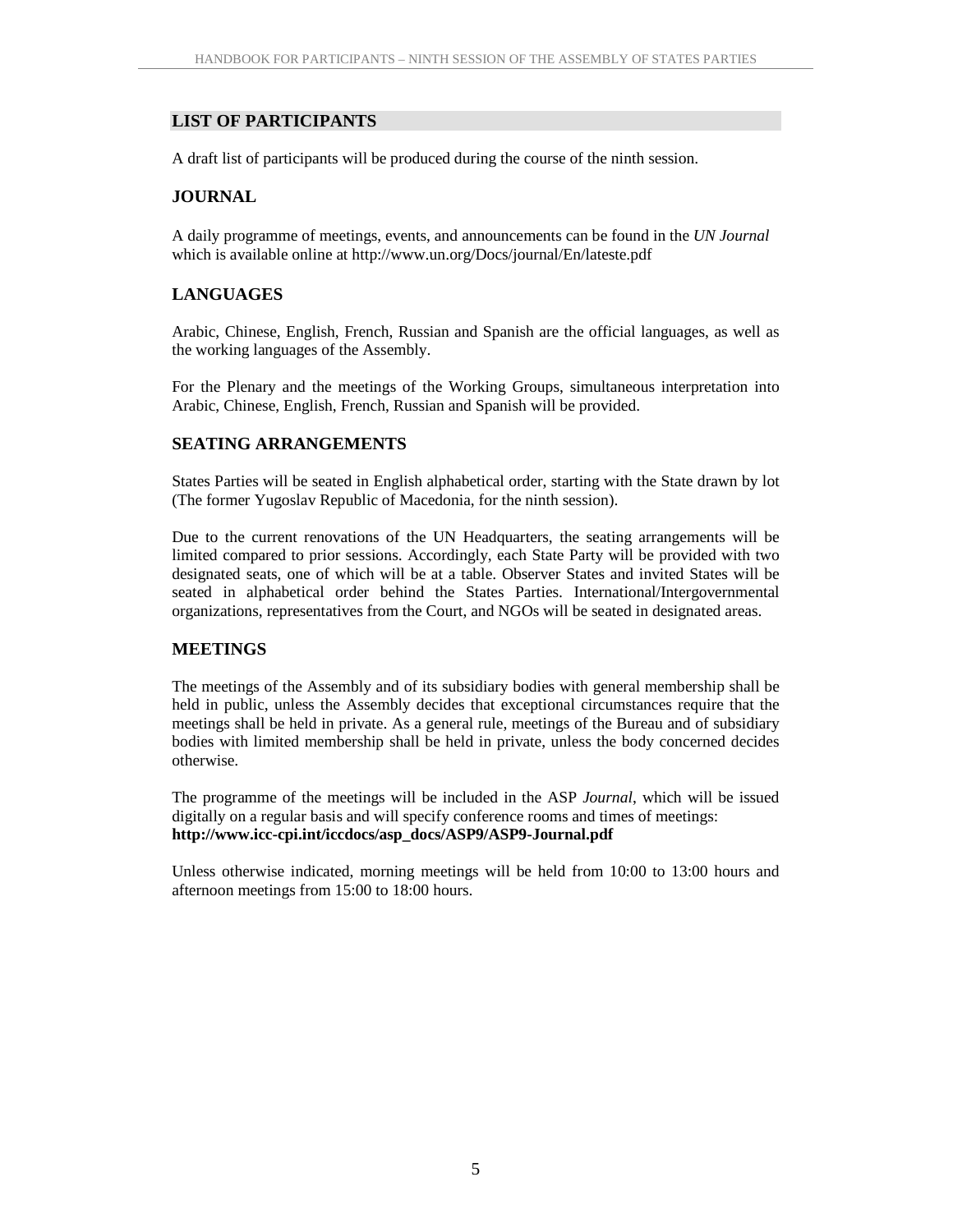## **DECISION-MAKING**

Every effort shall be made to reach decisions in the Assembly and in the Bureau by consensus. If consensus cannot be reached, decisions shall be taken by vote. Each State Party shall have one vote. Decisions on matters of substance must be approved by a two-third majority of States Parties present and voting. Decisions on matters of procedure shall be taken by a simple majority of States Parties present and voting. States Parties are reminded of article 112, paragraph 8, of the Rome Statute of the International Criminal Court which reads:

"A State Party which is in arrears in the payment of its financial contributions towards the costs of the Court shall have no vote in the Assembly and in the Bureau if the amount of its arrears equals or exceeds the amount of the contributions due from it for the preceding two full years. The Assembly may, nevertheless, permit such a State Party to vote in the Assembly and in the Bureau if is satisfied that the failure to pay is due to conditions beyond the control of the State Party."

As at 25 October 2010, there were seven States in arrears.

#### **ELECTIONS**

At the ninth session in New York, the Assembly shall proceed with the election of six members for the Committee on Budget and Finance*.* Information on the nominations can be found at: *http://www.icc-cpi.int/Menus/ASP/Elections/.* 

#### **GENERAL DEBATE**

The general debate will take place on the first day and the morning segment of the second day of the session, on 6 and 7 December. Delegations were invited to inscribe themselves on the list of speakers as of 1 November 2010 by contacting the Secretariat via fax (+31 70 515) 8376) or email (asp@icc-cpi.int). If possible, the name of the speaker should be provided. Ministerial level representatives will be accorded precedence on the list.

States are encouraged to deliver statements of no more than 5 minutes.

#### **STATEMENTS**

Representatives wishing to circulate statements to all participants are requested to provide 250 copies to the meeting room attendant.

Alternatively, representatives who do not wish to have their statements circulated but would still wish to help ensure that the impact of their words is equally strong in all languages, are requested to read at a reasonable speed and to hand in 20 copies of the statement for distribution to the President, Rapporteur, Secretariat, and interpreters.

In either case, copies of statements should be delivered to the meeting room attendant before the speaker takes the floor, preferably at the start of the meeting, to allow sufficient time for distribution of statements to the interpreters. Assembly participants are reminded that the Secretariat will not be in a position to offer reproduction services for such texts.

If written texts are provided in more than one official language, delegations should indicate clearly which of those texts is to be accepted as the official text. Furthermore, delegates should specify whether that official text will be read out as written or if it should be checked against delivery, in which case the words "check against delivery" should be clearly indicated on the top right corner of the first page.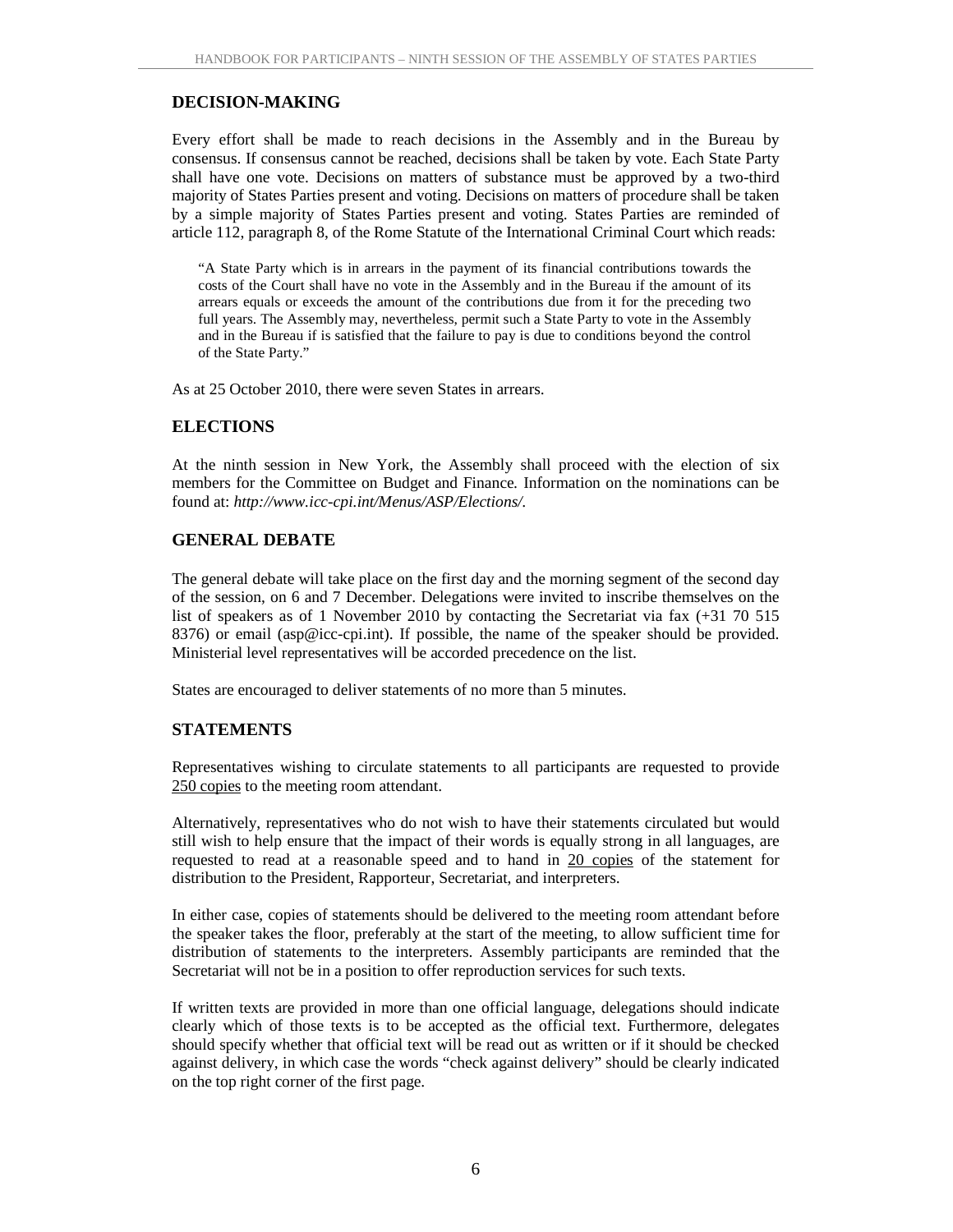Other written statements submitted by the designated representatives of entities, intergovernmental organizations and other entities that have received a standing invitation from the General Assembly of the UN, regional intergovernmental organizations or other accredited international bodies and non-governmental organizations shall be made available by the Secretariat to representatives of the States Parties and Observer States in the quantities and in the language or languages in which the statements are made available to it, provided that a statement submitted on behalf of non-governmental organization is related to the work of the Assembly and is on a subject in which the organization has a special competence.

In accordance with the Bureau's decision on moving towards "greener" conference serving, delegations and all participants are requested to provide to the Secretariat digital versions of their statements, preferably in advance of the meetings (asp@icc-cpi.int).

*Written statements shall not be reproduced at the expense of the Assembly and shall not be issued as official documents.*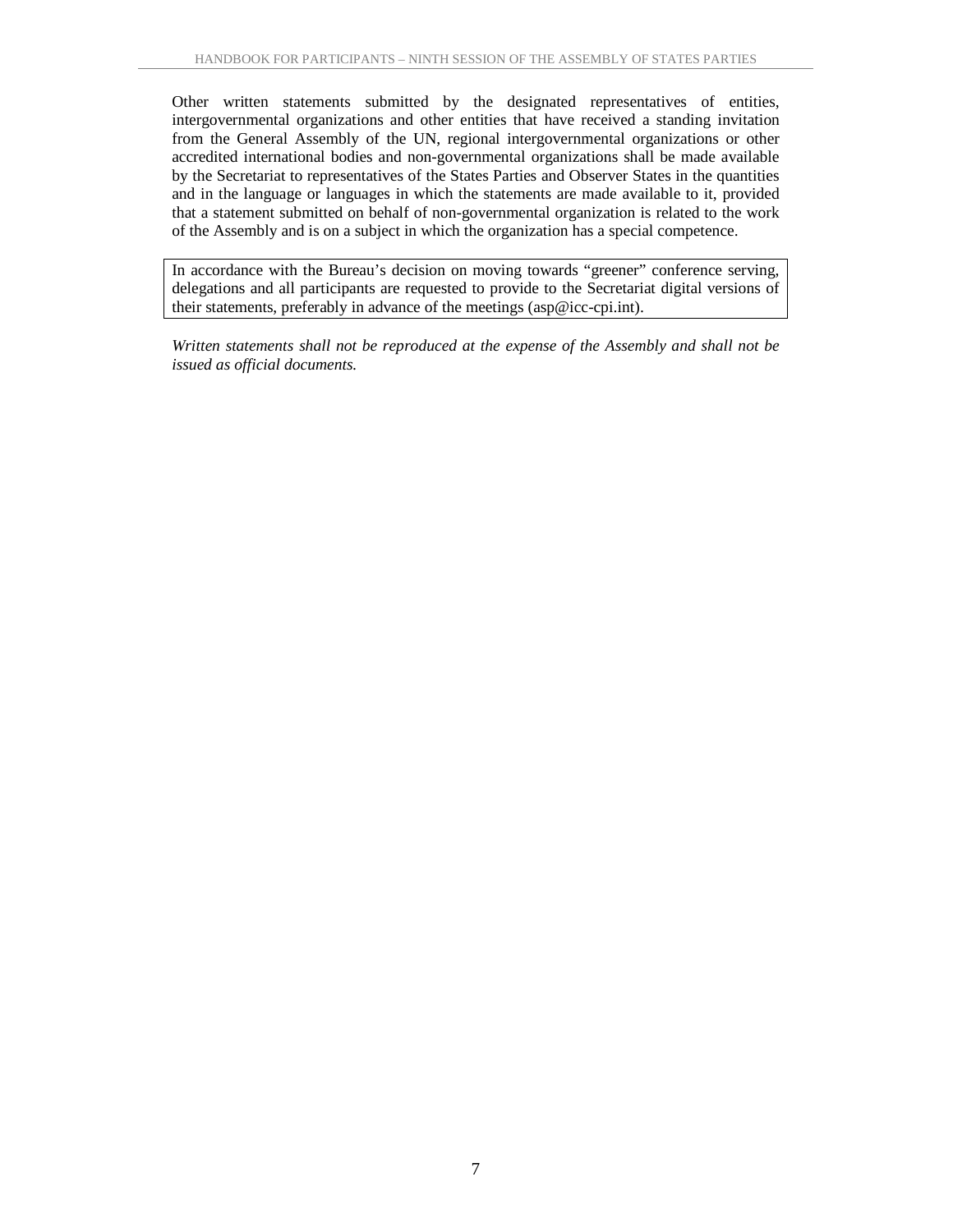## **DISTRIBUTION OF OFFICIAL DOCUMENTS**

In accordance with the Bureau's decision on pursuing a paper-light approach to documentation for the ninth session, only one hardcopy set of pre-session documentation will be made available to each delegation in its preferred language, along with one set in English.

Delegations that wish to be provided with additional copies were kindly requested to convey to the Secretariat via email (asp@icc-cpi.int) by 23 November 2010, an indication of the number of additional pre-session hardcopy sets they would wish to have.

The Secretariat will provide at the session USB memory sticks containing the pre-session documentation for all delegations.

Documentation in official languages is available at: **http://www.icc-cpi.int/Menus/ASP/Sessions/Documentation/9th+Session/**

#### **BOOKING OF MEETING ROOMS**

Rooms for meetings of regional groups and other major groupings of States should be reserved by chairpersons of those groups.

Rooms for other informal meetings of States will need to be reserved by a Permanent Mission according to established UN practice.

In light of the changes resulting from the UN Headquarters renovations, the number of conference rooms is more limited then at prior sessions.

### **SECURITY AND SAFETY**

Delegates are reminded not to leave briefcases or any valuable items unattended in the meeting rooms. Participants are advised to carry their valuables safely, especially at railway stations and while on public transport.

Restrictions will be in place on the use of cellular telephones, radio transmitters, recording devices and camera equipment inside the conference area.

### **EMERGENCY AND MEDICAL SERVICE**

The UN Medical Services Division provides medical assistance to delegates and members of diplomatic missions to the UN. A medical clinic is situated at 300 E  $42<sup>nd</sup>$  Street, 7<sup>th</sup> floor, and is open Monday to Friday from 9am to 4.30pm. Telephone: (212) 963-7080.

For emergencies within the UN during office hours the number is (212) 963-7777; outside office hours (nights, holidays and weekends) the emergency number is (212) 963-6666.

In case of an emergency outside the UN call **911**.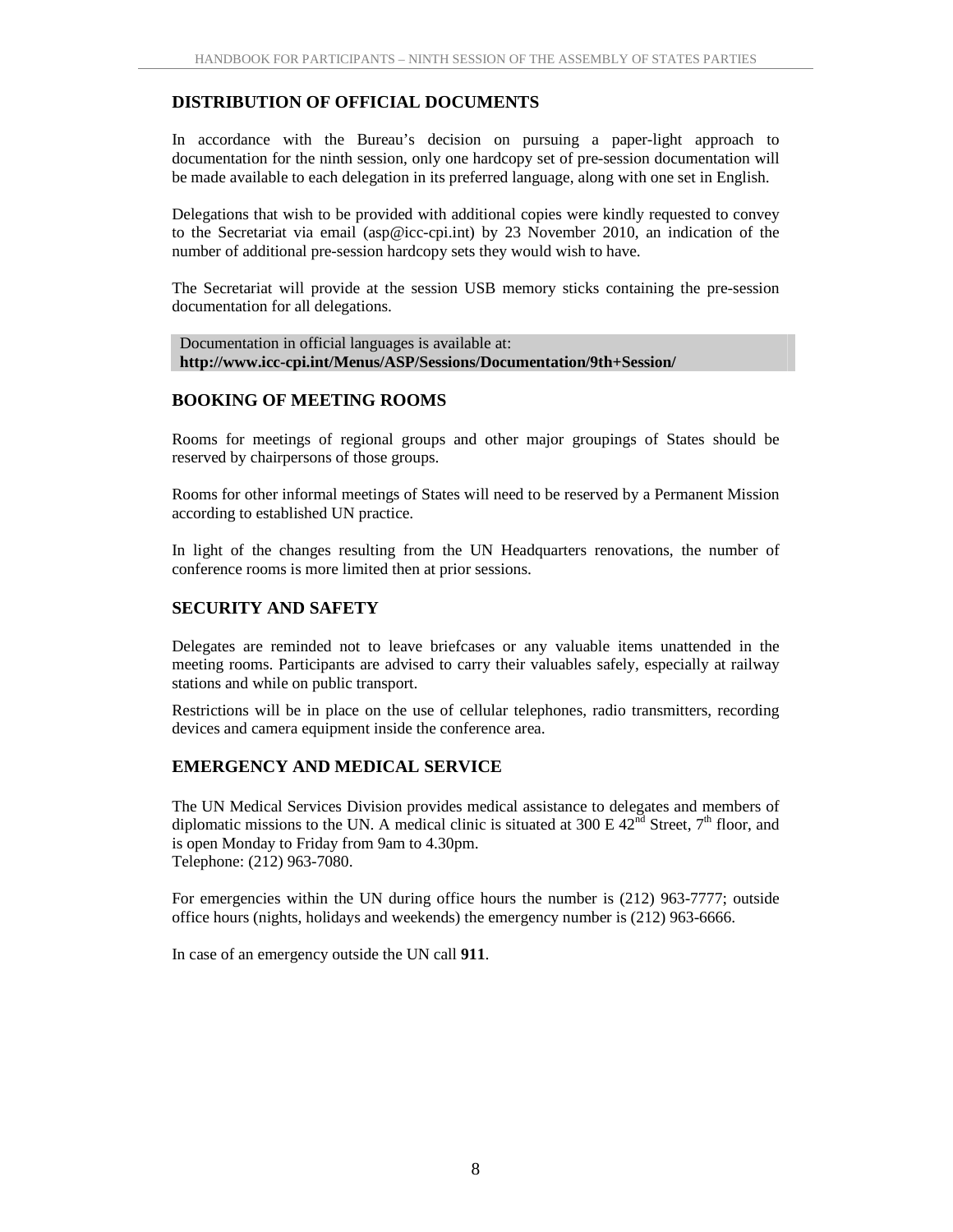## **SOCIAL EVENTS**

For coordination purposes, the organisers of receptions and other protocol events should contact the Secretariat (see page 10 for contact information). Announcements about social events may be made in meetings or included in the ASP *Journal*.

## **HOTELS**

All participants are solely responsible for the reservations and payments of hotel rooms. Hotel information can be found at www.nyc.com/hotels.

## **TELEPHONE FACILITIES**

Extensions within the UN are preceded by the 963 or 367 prefixes. Direct internal calls can be made by dialling the access code "3" or "7" plus the extension. The main listed number of the UN is 1 (212) 963-1234.

Directory information: 411 or 555-1212.

## **PARKING**

Parking for delegates at the UN should be arranged by Missions according to established UN practice. Public parking is available on 44<sup>th</sup> Street between First and Second Avenue.

### **TAXIS**

Yellow taxis are numerous everywhere and can be hailed when their (middle) light on their roofs are lit. At airports you are advised not to accept a ride from un-licensed taxis but to go to the taxi stand where you will be given an indication of the fare to your destination.

### **PUBLIC TRANSPORTATION**

The UN Headquarters is at walking distance from Grand Central Station. Prepaid transport tickets which can be used both on the bus and the subway can be bought at all subway stations. When paying on the bus, one must pay the exact fare (\$ 2.25) in coins only.

### **BANKING AND CURRENCY EXCHANGE**

There is a Chase Bank and cash dispenser (ATM) at 45<sup>th</sup> street and First Avenue. In the area of Grand Central Station there are many currency exchange facilities. Credit cards are widely accepted.

### **SHOPS**

Many shops stay open until late. Some supermarkets stay open all night.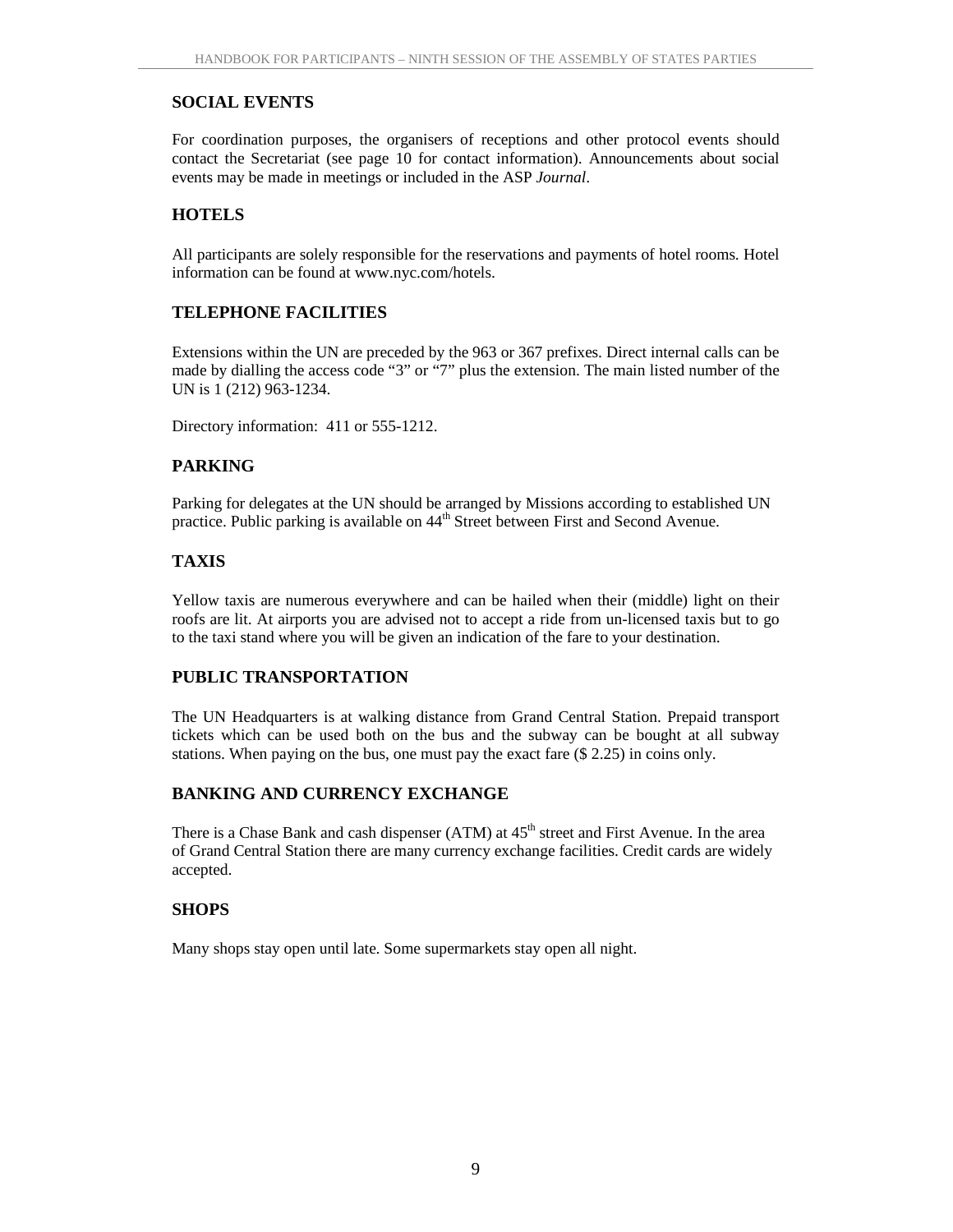# **CONTACT INFORMATION**

#### **SECRETARIAT OF THE ASSEMBLY OF STATES PARTIES**

| <b>Mailing address:</b> | <b>Street address:</b> | <b>Phone/Fax/Email Numbers</b> |                        |
|-------------------------|------------------------|--------------------------------|------------------------|
| P.O. Box 19519          | Maanweg 174            | Phone:                         | $+31(0)705159806$      |
| 2500 CM The Hague       | 2516 AB The Hague      | General Fax:                   | $+31(0)705158376$      |
| The Netherlands         | The Netherlands        | General Email:                 | $\exp@i\c{c}$ -cpi.int |

#### *Secretariat staff:*

Mr. Renan Villacis, Director Secretariat of the Assembly of States Parties Tel.: +31 6 46 44 87 93 (Ms. Gabrijela Filipović) *Secretary of the Assembly* 

Ms. Christiane Bourloyannis Senior Legal Officer

Mr. Juan Antonio Escudero Senior Legal Officer

Mr. Fakhri Dajani Finance and Administration Officer

Ms. Gaile Ramoutar Legal Officer

Ms. Signe Lind Special Assistant to the Director

Ms. Ester Luteranova Special Assistant to the Director

Ms. Carole Joannes Administrative Assistant

Mr. Rene Holbach Administrative Assistant